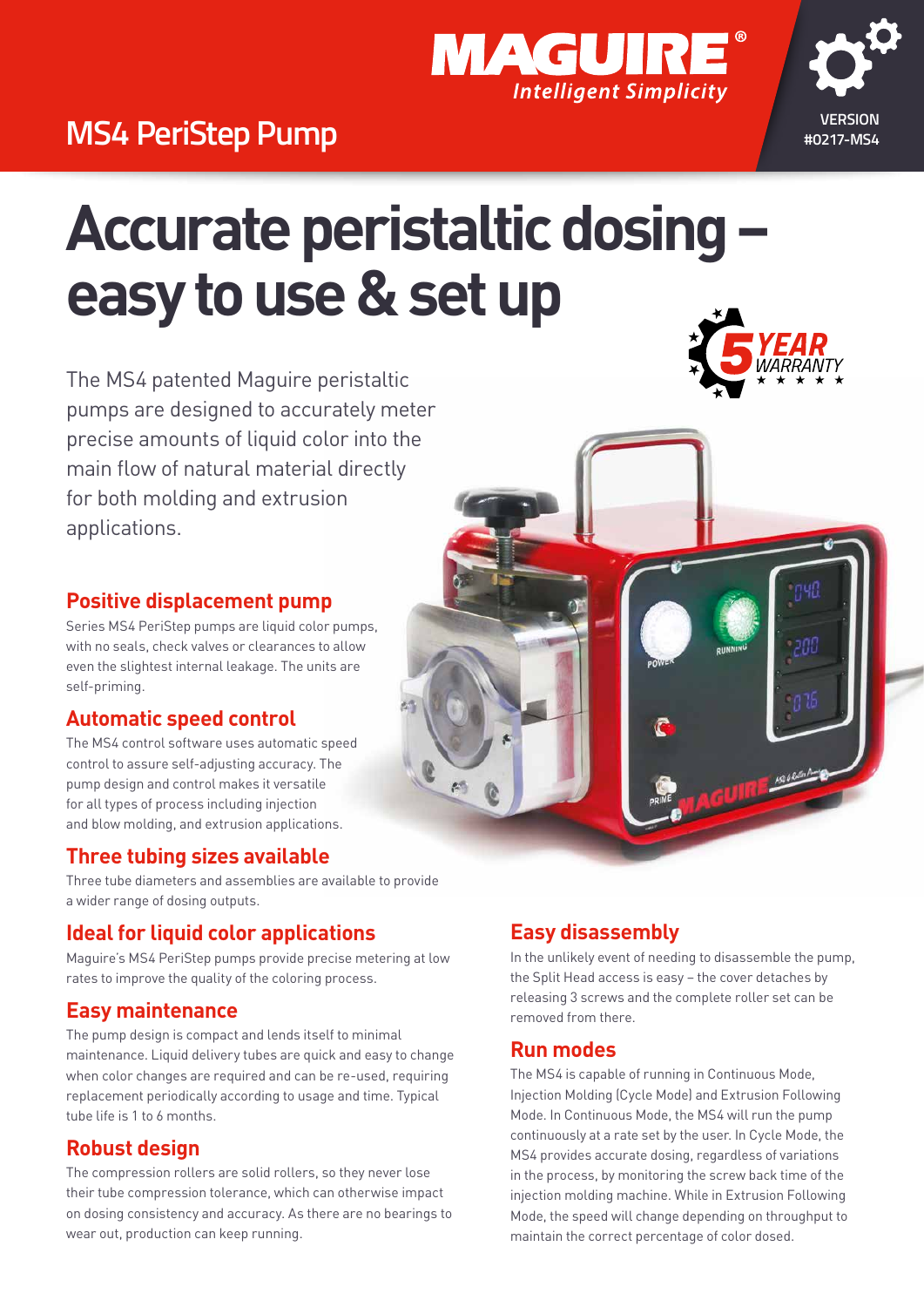

# MS4 Hook Up Guide

### **RUNNING PUMP WITH CONTACT CLOSURE (CONTINUOUS OR CYCLE MODE)**





### **RUNNING PUMP IN EXTRUSION FOLLOWING MODE**

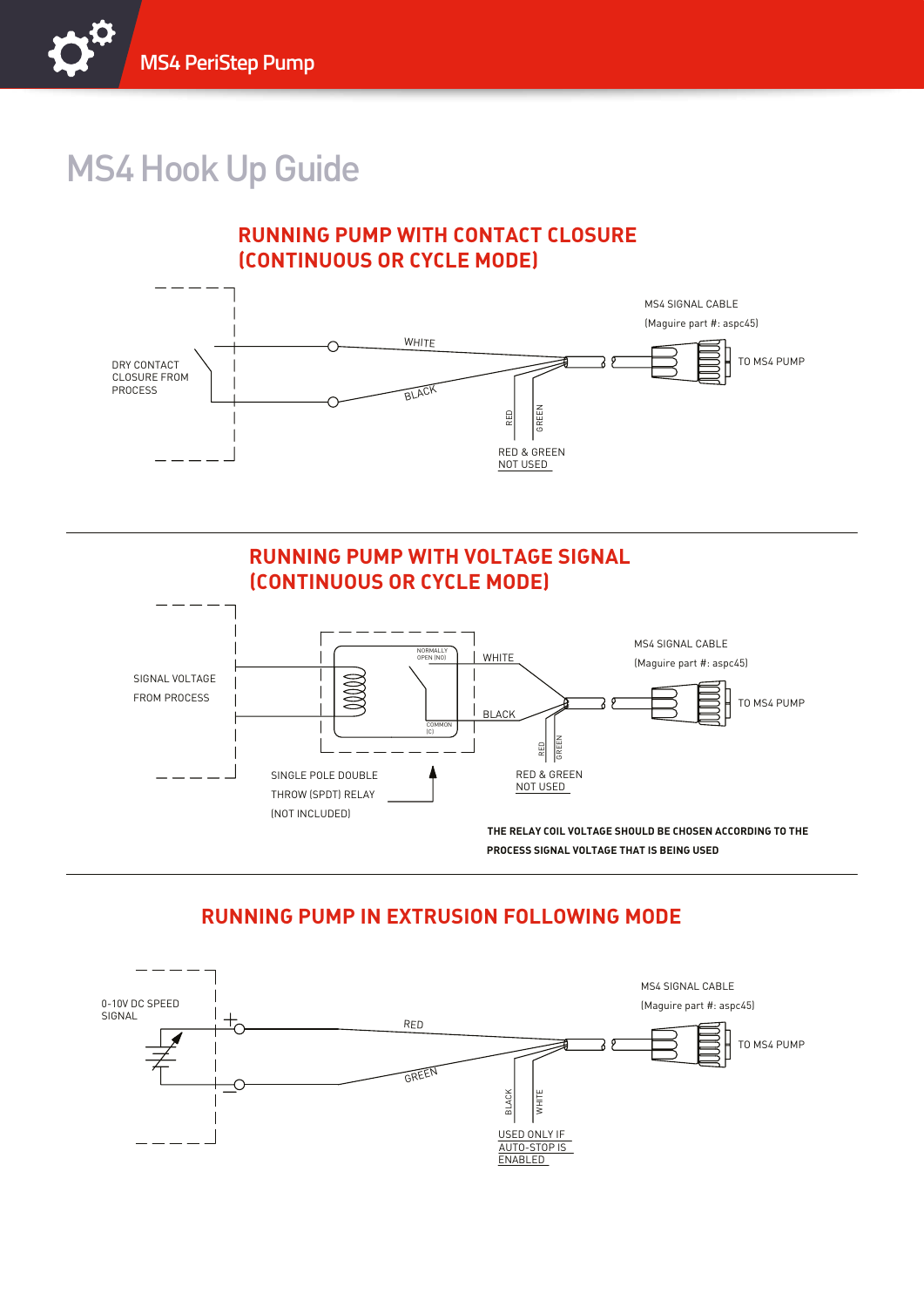

# Four Roller PeriStep Drive System

The new MS4 pump uses a "Sun and Planetary" design to drive the rollers. The precision stepper motor drives a central "sun" drive roller, which creates friction when pressed against the outer "planetary" rollers. The four outer planetary rollers are held in place by a cage to keep them positioned uniformly around the central drive roller to ensure accurate and precise peristaltic dosing of liquid.

### **Stepper motor**

The patented design of the pump **(Patent App #: 62/025)**, utilizes a stepper motor with no gearbox to drive the dosing of the liquid and provides an extensive range on the dosing control and capacity.

The dosing range is fully maximized by the intelligent technology of the software control combined with the central roller driving an outer set of rollers through friction contact. This provides a 5 to 1 speed reduction without a gearbox, ensuring accurate dosing, an efficient and compact design, minimal on-going maintenance, while still allowing speed of access and color change for operators.

### Three Steps to Easy **Operation**

The control requires only 3 inputs for an operator to setup and start using the MS4 pump. The design is simple and intuitive and avoids complex or menu driven interfaces that can be slow or complicated to set and start production. The simple 3-step process is:

> 1 Set **SHOT WEIGHT** (part GRAM weight), or extrusion rate (process kg/hr or lb/hr)

**2 Set LIQUID COLOR PERCENTAGE** (% of part weight)

3 Set **DENSITY** of the Liquid Color (lb/gal or kg/ltr)

### **Simpler entry of variables**

With these 3 values entered the MS4 control automatically calculates the rest, working out the desired weight to volume to dose – again simplifying operator interface, setup time and minimizing opportunity for error.

## Lock & Load

"Easy Load" & "Safety Lock" design functionality.

### **Easy Load**

After a color change the "**Easy Load**" design of the MS4 pumps allows a new color tube to be positioned quickly and easily. The tube is simply laid over the top of the rollers without the need to work the tube into a compression zone.

### **Safety Lock**

User safety is key in the design of the Maguire PeriStep Pump utilizing a safety interlock when accessing the pump drive assembly. The MS4 pump uses a "Split Head" design. When the Split Head is released it provides a 12.7mm (1/2") access, exposing the top surface of the roller set.

The drive motor is safety-interlocked to ensure the motor cannot run when the top half of the pump head is raised / open, and the drive rollers are accessible.

The design makes sure the rollers cannot run while tubes are removed or inserted. The MS4 PeriStep pump is safer, with no user access to rotating parts.